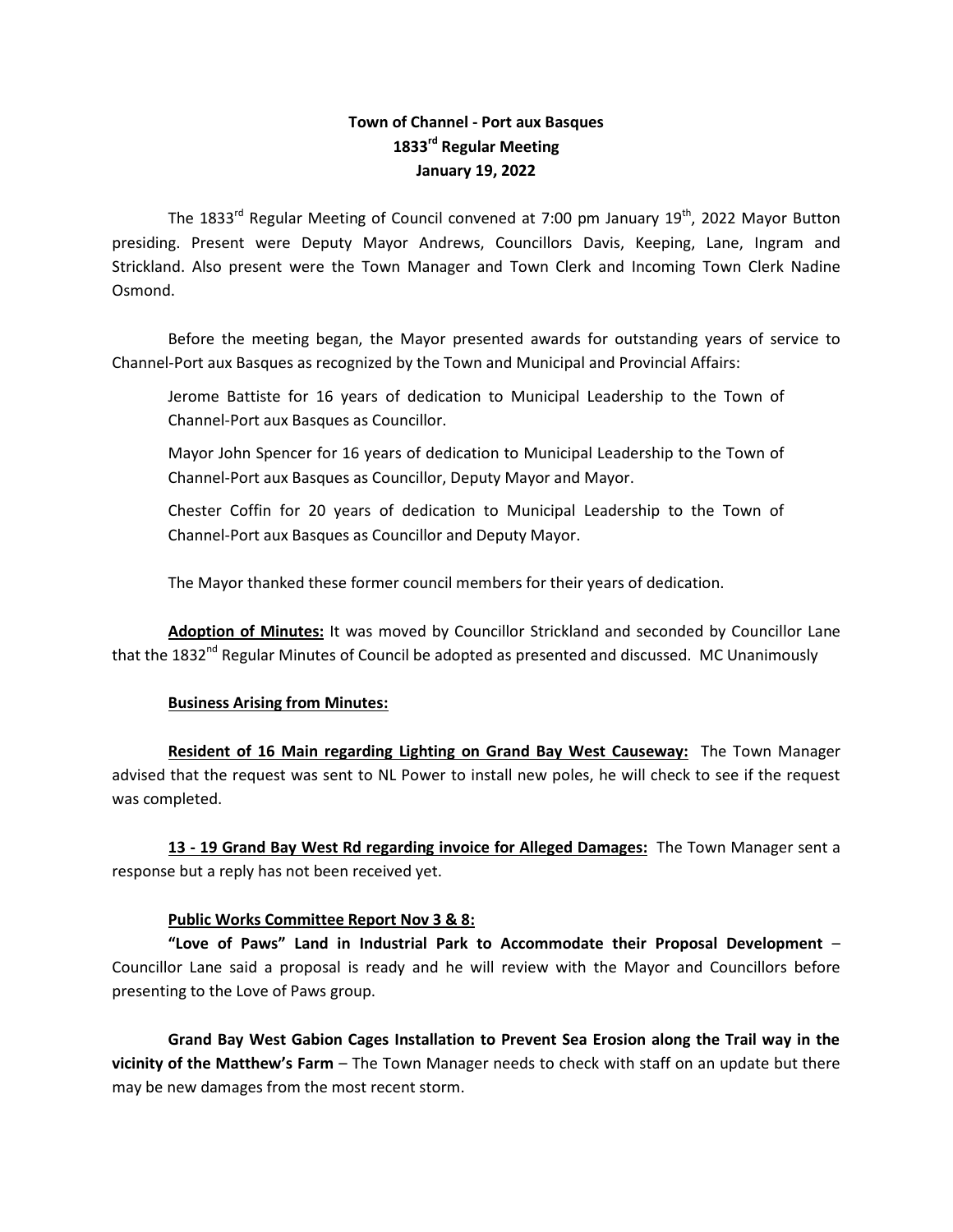**Historical Museum / Train Site** – The Town Manager advised that the roof on the museum building has been secured for the winter and will review quotes to replace the full roof in the spring. Also quotes will be prepared to install large post to help direct the ATV users on the proper route that goes through the Museum grounds.

#### **Fire Department Report November 3, 2021:**

**Cookie Campaign** – Councillor Strickland advised the funds raised through this campaign for the fire department totalled \$2604.60. The Mayor stated it was a worthwhile fundraiser, hats off to everyone.

**Fire Training Courses** – The Mayor did discuss this issue with the Minister while in St. John's. The Minister agreed he would speak to the appropriate individuals on this. Councillor Strickland requested that correspondence be sent to Fire Chief Musseau to keep him informed.

# **Rain Storm / Trans Canada Highway Update**:

The Mayor advised that our staff are now assessing the damages from last night's storm (Jan 18, 2022); we have not tallied all the damages from the November storm and now we have this recent storm to assess. It is an ongoing event but in the next couple of days we will know the extent of the damages. The Town Manager advised both storms will overlap with the amount of damages. The Town received a lot of calls regarding water issues. Storms are becoming more challenging and we as residents need to be more prepared. Councillor Keeping asked about funding applications to help cover cost of damages. The Mayor advised that once the extent of damages from both storms are assessed we will be applying for financial assistance.

**Correspondence:** It was moved by Deputy Mayor Andrews and seconded by Councillor Strickland the correspondence be accepted and dealt with where necessary. MC Unanimously

**Letter from resident of 10 Lillington Ave requesting a memory bench:** A letter was received from a resident of Lillington Avenue requesting a section of land on Read Street be set aside for the installation of a bench in memory of his grandmother. Councillor Keeping stated that the Public Works Committee can review to recommend a location and report back to Council.

**Letter from resident of 27 Bay Street regarding new activity on the Fixed Link:** A letter was received from a resident of 27 Bay Street requesting that Council keep pressing for information and discussion on the fixed link that was proposed by the Federal government. The Mayor said that there was a virtual call on January 13 with MP Gudie Hutchings about the fixed link and Marine Atlantic. The Mayor requested a full sit down meeting from Minister Hutchings with our full Council. The Minister explained that it is difficult times with the Covid restriction and that she is not travelling into any communities. The Mayor indicated to Minister Hutchings that this Council has been elected for a while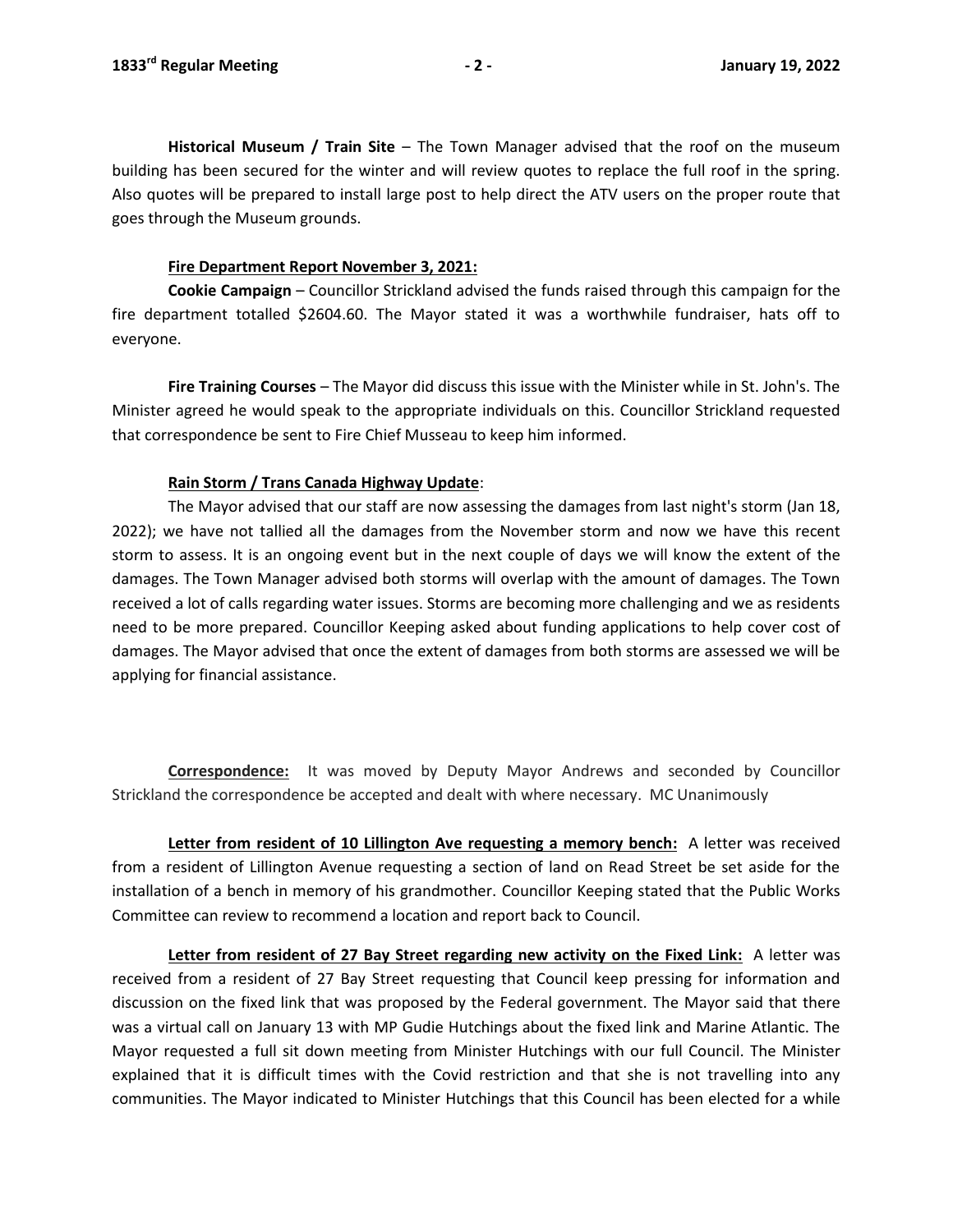now and she has not had a sit down meeting with them. Councillor Keeping suggested that a letter be sent to the Prime Minister and Minister LeBlanc (Minister of Transport), copied to Minister Hutchings, to inquire about this. Councillor Lane said we need to push further and request the Minister of Transport to investigate the ferry rates and cost recovery; there is a big cost to the residents of the whole province. The Mayor stated that we have been battling this for years. Minister Hutchings indicated that she is looking into meeting with the most appropriate government representatives. The Mayor said we have two Cabinet Ministers that represent Newfoundland and Labrador so this is an opportunity to see if they can work on our behalf. Councillor Strickland said that the people of Newfoundland, especially on the east coast, don't really understand the big picture on how the ferry rates affect them. We need the support of the residents of the province to fight this issue. Councillor Strickland questions if we should do an educational piece on this. Councillor Keeping agrees that people of Newfoundland do not realize that the cost of everything purchased in this province is affected by the cost recovery mandate. Councillor Keeping suggested we might need to check into the cost of putting information out on public media to get support from the people of the province. Councillor Lane said we approached the attendees of the MNL to help support the cost recovery review and individual municipalities all agreed to support the issue but the MNL board did nothing for us. The Mayor suggests that we need to sit down with the MNL as well. Councillor Strickland advised that he and the former Mayor spoke to representatives at a UMC meeting but they did not get a lot of support there. The Mayor suggested that we could take that a step further and ask to be a guest speaker at the small towns meetings.

**Letter from resident of 34 Currie Avenue regarding water issue in backyard:** A letter was received from a resident of 34 Currie Avenue regarding a water issue on his property. The Public Works Committee will meet with the resident and report back.

**Letter from Qalipu Cultural Foundation requesting a donation:** A letter was received from the Qalipu Cultural Foundation requesting a financial donation to support their educational programming for the Mi'kmaq people of Newfoundland. After some discussion, the Mayor and Councillors decided not to support this request at this time.

**Letter from resident of 6A East Avenue requesting Public Works to review issue with Town's storm water system:** A letter was received from a resident of 6A East Avenue to review the Town's storm water system on her property and running water that has caused problems for them for a few years now. The Public Works Committee will review and report back.

**Letter from Department of Justice & Public Safety regarding our Municipal Emergency Management Plan:** A letter was received from the Department of Justice and Public Safety regarding our Municipal Emergency Management Plan. The Town Manager said the staff can take part in the training offered from this department. The Mayor said he participated previously in the training and it was a very beneficial exercise. The Town Clerk advised that Judy Brake, our emergency coordinator, offered to come out to offer two courses in our region for any councillor or staff. This would be open to the other municipalities on the southwest coast as well. The Town Clerk advised that our plan is being updated with new contact information that tends to change often. The Mayor and Town Manager would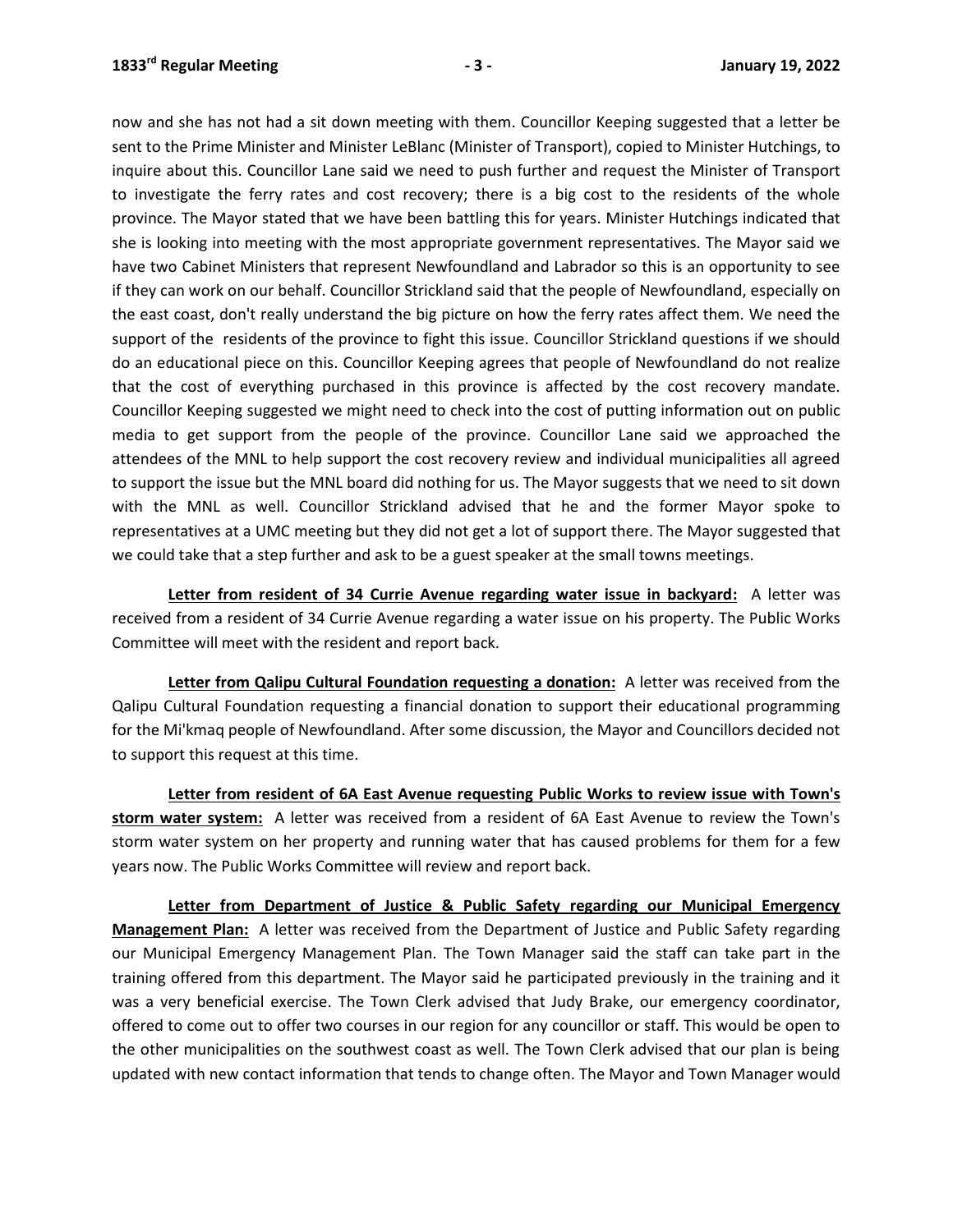like to have another tabletop event organized for our area. The Town Clerk will contact Judy Brake to request to have a table top exercise and training in the near future.

**Letter from Ronald McDonald House requesting donation for their new project:** A letter was received from Ronald McDonald House requesting a donation for their new Family Time Park project. This request was supported by the Mayor and Councillors.

It was moved by Councillor Lane and seconded by Councillor Strickland that we donate \$500.00 toward Ronald McDonald's Family Time Park project. MC Unanimously

**Letter from Department of Municipal & Provincial Affairs regarding approval of the Capital Investment Plan:** A letter was received from the Department of Municipal & Provincial Affairs stating the approval of our revised Capital Investment Plan for 2021 paving.

**Letter from the owner of 1 Legallais Street regarding garbage collection:** A letter was received from the owner of 1 Legallais Street regarding garbage collection at his apartment building and complaining about the Town Clerk. The Mayor asked the Town Manager to speak on this for the benefit of the new councillors. The Town Manager advised this resident came to Council in April of 2021 regarding this same fee structure. This waste disposal fee structure was adopted by the previous council as part of last year's budget. The fee structure was sent out all property owners including this resident. The deadline to opt out of this collection was March 2021 for commercial business but not for residential. This resident being a residential property owner and not commercial would not have been entertained by the Marine and Mountain Zone Waste Management (MMZWM) Committee as they also received correspondence on the same issue. This building has always been taxed as residential and not commercial. Residential owners pay a fee based on the number of rental units. This is the only individual that has come to council about a grievance against this fee, however the fee structure was approved by the MMZWM Committee. The previous Council told the resident that if he wished to be considered commercial his property taxes would increase but he did not request this change. He has the choice of being taxed commercial and not pay for garbage collection or taxed as residential and pay the garbage collection fee. The commercial tax rate is 2.5 mils more than residential. It was indicated that he wants to burn his own garbage but Councillor Keeping reminded everyone that all incinerators across the province have been shut down because burning is not permitted by government so this resident can't burn his own garbage. This property is assessed as commercial /industrial but he is classed as residential and has been since he has owned the building and we have not had any arguments from the other owners of residential properties.

The Town Clerk wished to note that she did not return his calls because this issue has been discussed several times and he has been advised of Council's decision over and over. Also this is the first time the four vacant units has been brought to the Town's attention as stated in his letter received on Monday. The onus is on the property owner to inform the Town of vacant units in a timely manner and the vacancies would have to be confirmed by the Town. The Town Clerk advised that she did send the resident an email stating the section of the Municipalities Act stating that services can be discontinued if taxes or fees are owing. Further discussion followed. The Town Manager will respond with a letter stating that he has to pay the invoice for 2021 or the Town will enforce the consequences. When the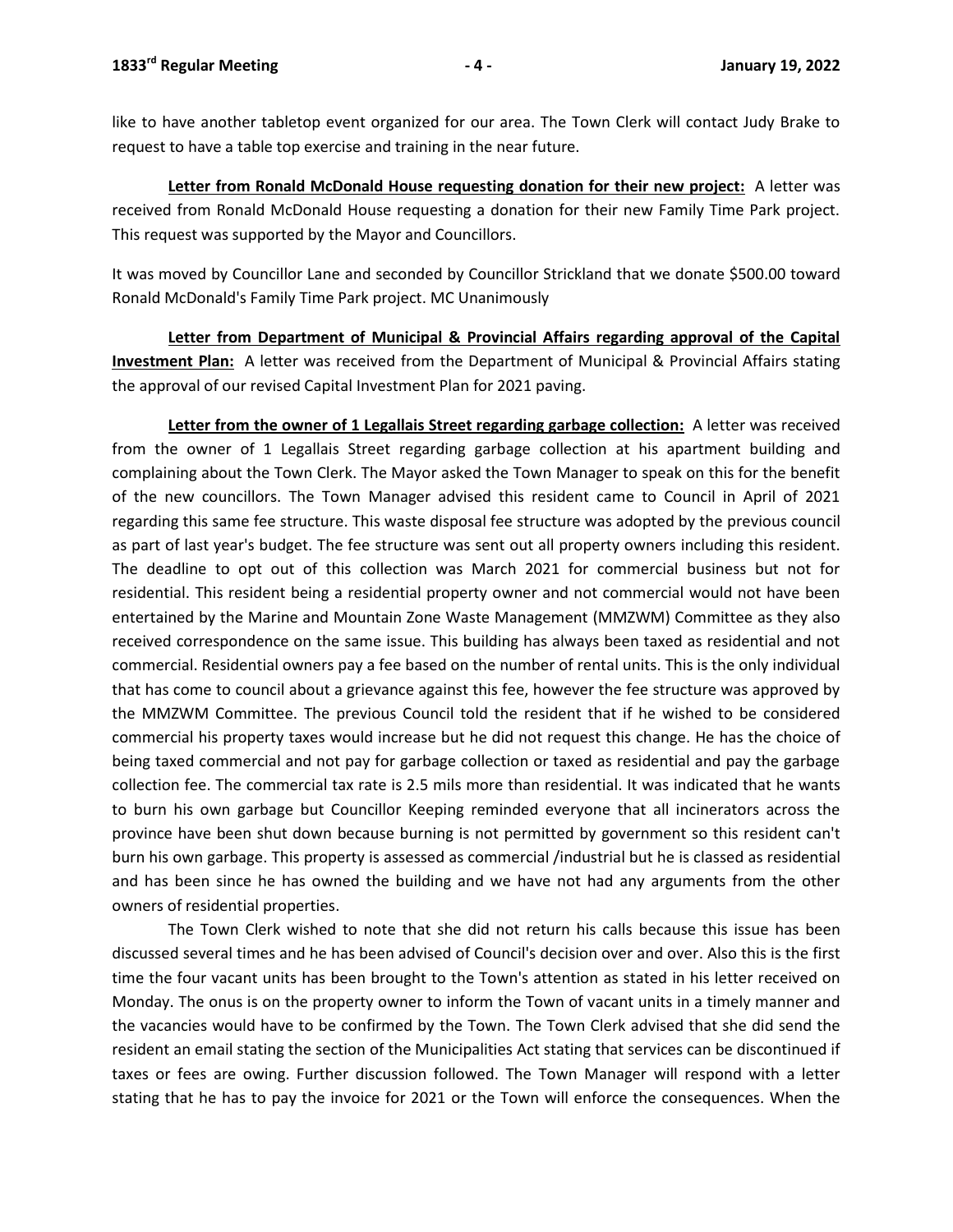2022 invoices for garbage collection are sent out and he brings up the 4 vacant units again then it can be reviewed by the Town Manager for this current year.

Councillor Davis asked about the issue of burning garbage and if anything can be done about it. The Town Manager advised that we need to draft a new open fire burning regulation, as there has been other concerns about business owners burning garbage in the industrial park area. Councillor Keeping suggested that we can get the Department of Environment involved or at least look into it. The Mayor agreed that this open fire burning regulation needs to be in place.

**Public Works Committee Report December 15:** Councillor Keeping presented the Public Works Report of Dec 12, 2021.

The Public Works Committee met on Wednesday, December 15, 2021, at 10:00 a.m. Present were Councillors Ingram, Keeping, Lane, and the Town Manager. The following items were discussed and sites visited:

1. **Caribou Road:** Request by resident expressing concerns regarding speeding in the area and requesting the speed limit be reduced to 30km per hour.

The Committee visited the area and drove the assigned speed both up and down the street from Scott's Cove Park, as far as Pizza Delight. While driving both up and down it was obvious the assigned speed limits are fine, as we had a lineup while going in both directions. (The speed limits are fine; the issue is driving above the posted limits.) Our recommendation is:

- a) We investigate placing permanent speed indicator/warning sign in the location where the speed limits change. The Town Manager will sort out the cost.
- b) Also, we will request R.C.M.P. to carry out more patrols in this area.
- c) If the measure fail, we will revisit the issue and consider changing the speed limits.

Note – If we lower the speed limit, we felt this would create the issue of vehicles passing in the area which would create a bigger problem.

- 2. **Resident of 38 Main Street Regrading Speeding and Crosswalks in this area:** The committee discussed this issue and recommends that all designated crosswalk and speed signs be reinstated and properly marked this Spring.
- 3. **Residents of 5 Main Street:** Concerns about his sewer discharge line behind First Choice Convenience due to Town's sewer upgrades and Downtown back road completion.

The committee visited the area and recommended the Town Manger take necessary steps to reroute and connect the resident's sewer line to the system that is now being installed by the Town.

**4. 21 Knox Avenue:** Regrading Water Drainage from Roads and gutter onto her property.

The committee visited the area to discuss the concerns with the homeowner, however she wasn't at home. The Town Manager will take steps to correct this problem.

# **5. 8A Bungay Lane:**

- a) Resident in area throwing and leaving garbage around their property.
- b) Concerns over condition of Town's access steps in the area.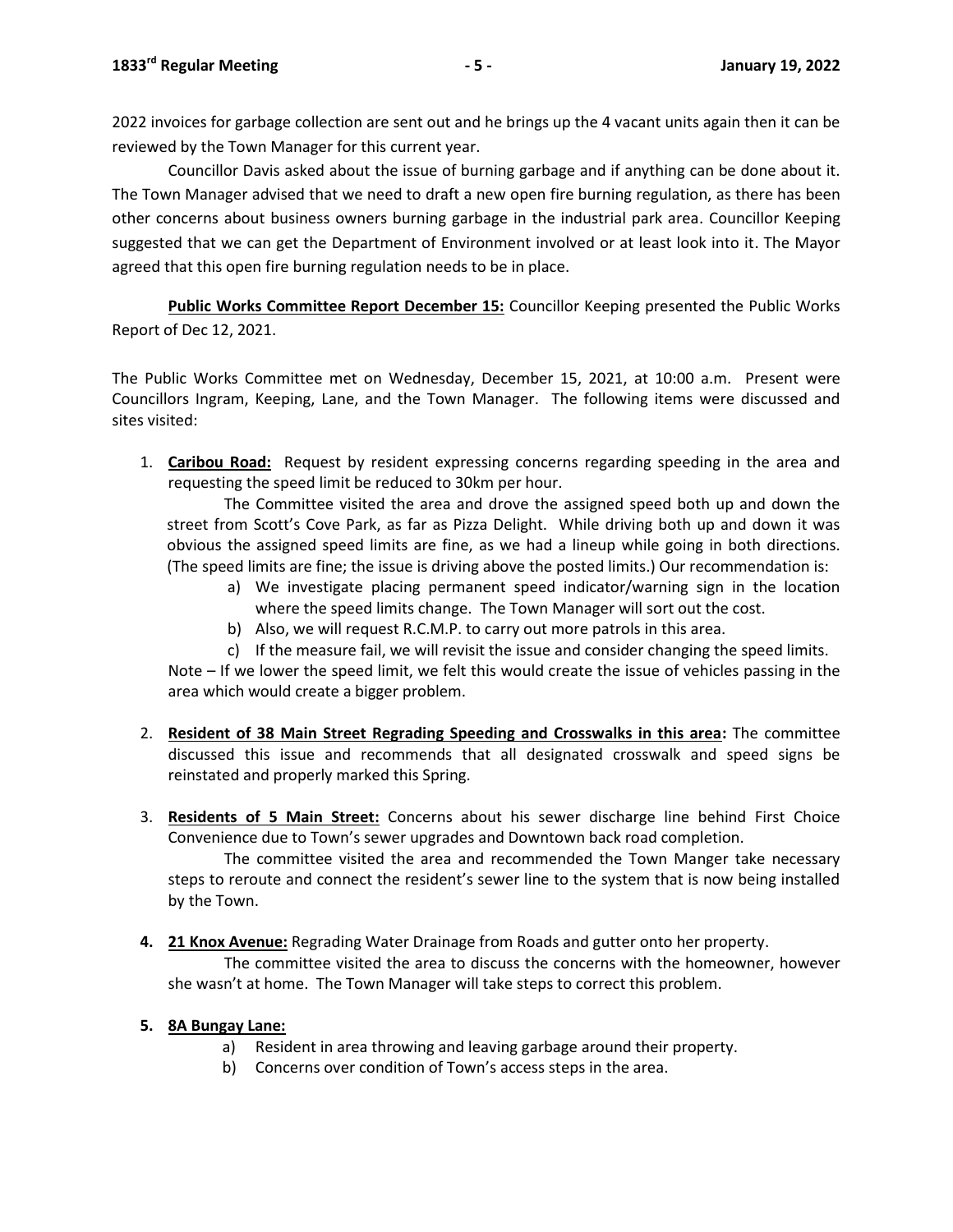The committee visited the area and confirmed the residents' concerns are legitimate. Also, while there it was determined there were other issues that need to be addressed. The committee recommends the following:

- 1) The steps and handrails be repaired or replaced, if necessary as soon as the spring weather permits.
- 2) Letters be written to the property owners responsible for the garbage and litter located in the area.
- 3) A letter be written and sent to the owner of 6 Bungay Lane which is dilapidated and ordered to either upgrade or remove this property.
- 4) A letter be written and sent to property owners on 95 Main Street to repair the property and remove existing garbage there now.
- 6. **77A Main Street:** Request for Town to install access walking or steps at bottom portion of the Lane to this area.

The Committee visited the area and given the steepness of the bottom of the Lane onto Main Street and the safety issues it poses we recommend a set of concrete steps and handrail be installed at the lower section of the Lane. Council to decide if we are going to request cost share from the residents.

**Correspondence:** Regarding lack of off-street parking by the Seniors Apartment Building next to LeGrow Health Centre. Discussed in a meeting with Minister Haggie and a letter to be sent to Western Health Board.

#### **Public Works Committee Report December 15:**

**Caribou Road:** The Mayor said that with regards to speeds in town, residential streets with 30kms are more like speedways. The speed indicator signs are effective in other towns. Deputy Mayor Andrews asked about the cost of the signs. Town Manager stated the cost is approximately \$5500.00 but we can see if we can get a better price through the Canoe procurement program.

**77A Main Street:** Councillor Keeping said there has been phones calls regarding this area. There is some asphalt on this lane but if the Town put it there it was before his time as Town Manager. Public Works figures there will be fourteen steps required to be installed.

It was moved by Councillor Strickland and seconded by Councillor Lane the Public Works Committee Report of December  $15<sup>th</sup>$ , 2021 be adopted as presented and discussed. MC Unanimously

#### **New Business:**

#### **Fireworks**:

The Deputy Mayor wanted to have a discussion on Fireworks. Grand Falls-Windsor just put a ban in place stating certain days and certain times allowed for fireworks. The Deputy Mayor has concerns in relation to autistic kids, pets and people with PTSD or mental health issues. We should consider approved days for using fireworks. Councillor Lane asked if we can put a permit structure in place? The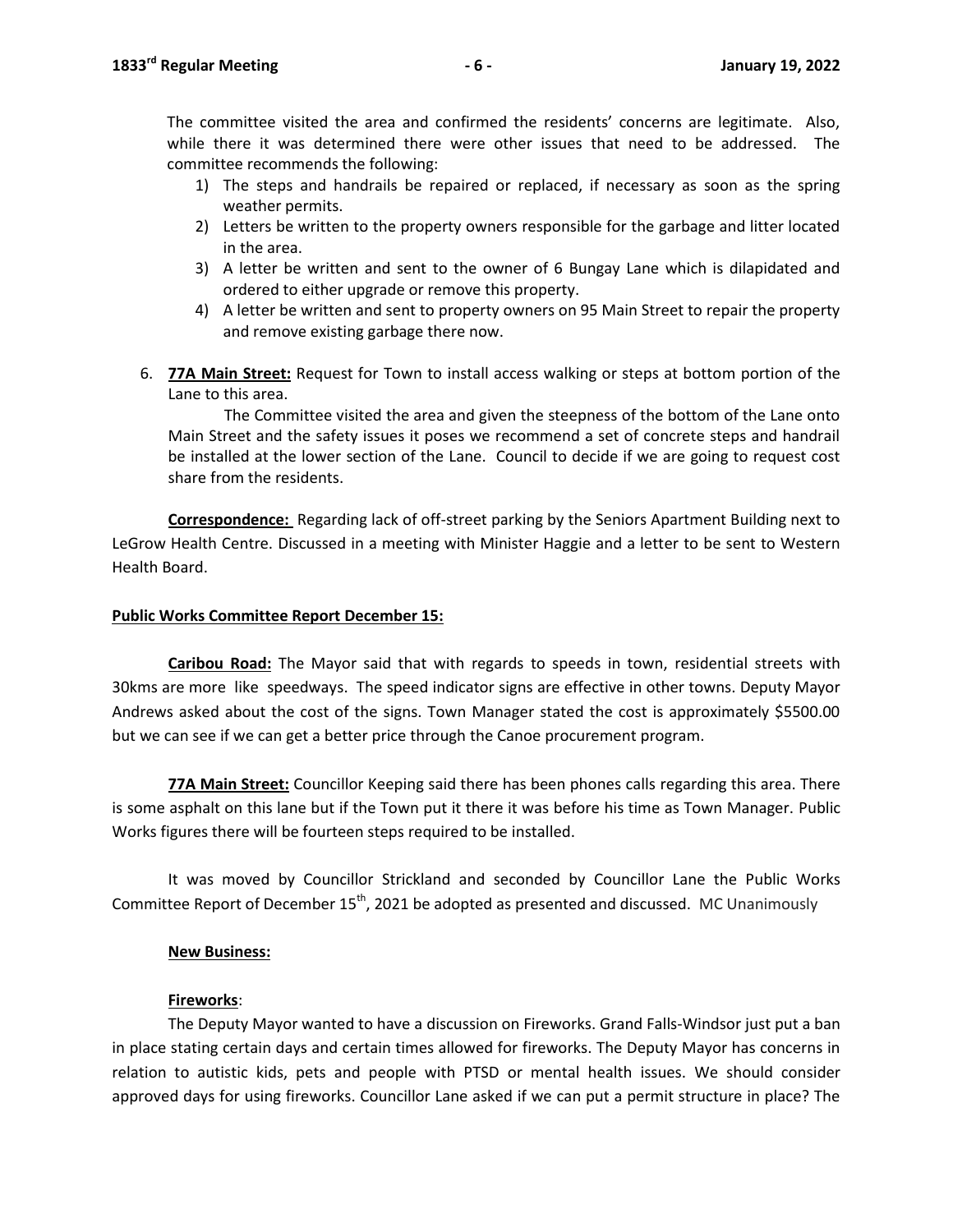Town Manager said that we would have to develop a regulation on fireworks first. Deputy Mayor Andrews said that he spoke to the local Autism group and they are in full support of this idea and since we are an Autism Friendly Town it would be a good idea to put in place. The Mayor asked if the Recreation Committee could take this on for recommendations for the regulations/bylaws. Councillor Strickland advised that this is not a new topic as he was involved in similar discussion at other provincial meetings. Fireworks are an issue for discussion with the Fire Department as well. The Recreation Committee will review and provide a report at a later date.

#### **Grand Bay West Beach**:

The Deputy Mayor spoke with past residents of the area and there were wooden barricades in place at the beach in the past. He wondered if gabion cages or a concrete barrier to block the parking lot would be considered. Councillor Lane said this was a point of interest of previous public works committees. Councillor Keeping said we considered looking at a concrete barrier and maybe some steps going down to the beach. It is certainly on the public works agenda now since the last storm. This will be reviewed and discussed with Council.

# **Civic Holiday**:

The Town Clerk said that we are getting calls from a few businesses in town wondering about our civic holiday in August. She discussed it with the Economic Development Officer/ Recreation Director to use August 1 as our civic holiday as it coincides with the federal civic holiday, Come Home Year and Astrolabe Days. It was moved by Councillor Keeping and seconded by Councillor Lane to have August 1 as our Civic Holiday.

**Motion to Borrow:** The Town Clerk advised that the motion she asked for in our last meeting for approval to borrow for 2020/2021 Municipal Capital Works program was not acceptable to the Department of Municipal & Provincial Affairs as it has to be separate loans per project. They cannot be combined therefor she needs two new motions.

Moved by Councillor Strickland/Seconded by Deputy Mayor Andrews

# **Resolution No. 01192022A dated January 19th, 2022**

Be it Resolved

The Town of Channel – Port aux Basques from the Bank of Montreal \$184,684.25 for a period of five years at an interest rate of 2.87%/five year amortization with a monthly payment of \$3,307.88 . This is Council's share of the 2020/2021 Municipal Capital Works Project Cox Avenue Reconstruction Project Number 17-RNC-21-00013.

# **Resolution No. 01192022B dated January 19th, 2022**

Be it Resolved

The Town of Channel – Port aux Basques from the Bank of Montreal \$108,844.78 for a period of five years at an interest rate of 2.87%/five year amortization with a monthly payment of \$1,949.52. This is Council's share of the 2020/2021 Municipal Capital Works Project Grand Bay Road Storm Sewer Installation Project Number 17-RNC-21-0009.

Voted for 7/Against 0